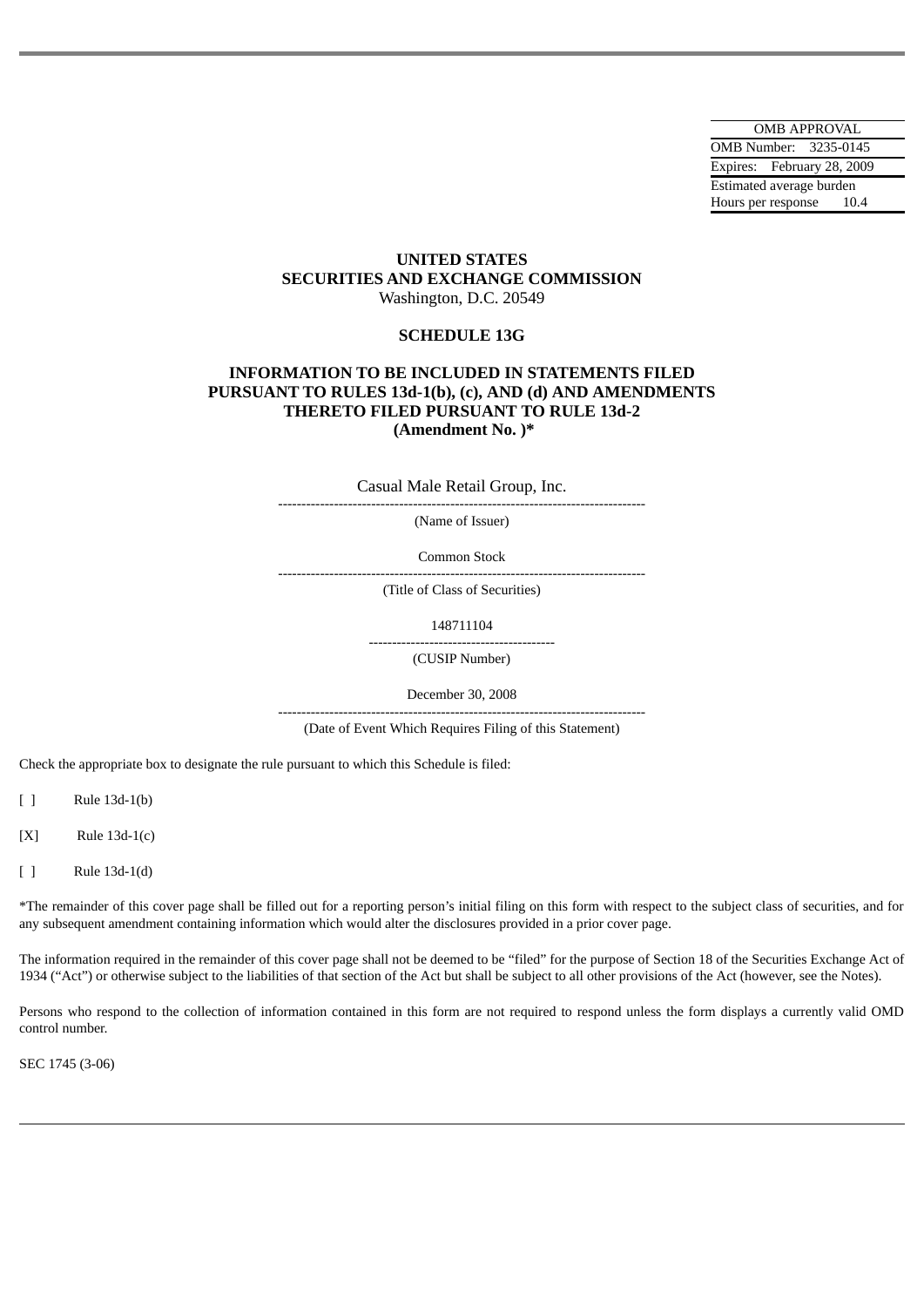|  | CUSIP No. 148711104 |  |  |  |  |
|--|---------------------|--|--|--|--|

| 1                   |                                                                                               |   | <b>Names of Reporting Persons</b>                  |                  |  |  |  |
|---------------------|-----------------------------------------------------------------------------------------------|---|----------------------------------------------------|------------------|--|--|--|
|                     | Glenhill Advisors, LLC                                                                        |   |                                                    |                  |  |  |  |
| 2                   | Check the Appropriate Box if a Member of a Group (See Instructions)                           |   |                                                    |                  |  |  |  |
|                     | $(a)$ $[$ $]$<br>(b) [X]                                                                      |   |                                                    |                  |  |  |  |
| 3                   | <b>SEC Use Only</b>                                                                           |   |                                                    |                  |  |  |  |
| 4                   | <b>Citizenship or Place of Organization</b>                                                   |   |                                                    |                  |  |  |  |
|                     | Delaware                                                                                      |   |                                                    |                  |  |  |  |
| <b>Number of</b>    |                                                                                               | 5 | <b>Sole Voting Power</b>                           | 2,169,043        |  |  |  |
| Shares              |                                                                                               |   |                                                    |                  |  |  |  |
| <b>Beneficially</b> |                                                                                               | 6 | <b>Shared Voting Power</b>                         | $\bf{0}$         |  |  |  |
| Owned by            |                                                                                               |   |                                                    |                  |  |  |  |
| Each                |                                                                                               | 7 | <b>Sole Dispositive Power</b>                      | 2,169,043        |  |  |  |
| <b>Reporting</b>    |                                                                                               |   |                                                    |                  |  |  |  |
| <b>Person With:</b> |                                                                                               | 8 | <b>Shared Dispositive Power</b>                    | $\boldsymbol{0}$ |  |  |  |
| 9                   | <b>Aggregate Amount Beneficially Owned by Each Reporting Person</b>                           |   |                                                    |                  |  |  |  |
|                     | 2,169,043                                                                                     |   |                                                    |                  |  |  |  |
| 10                  | Check if the Aggregate Amount in Row (9) Excludes Certain Shares (See Instructions)<br>$\Box$ |   |                                                    |                  |  |  |  |
| 11                  | Percent of Class Represented by Amount in Row (9)                                             |   |                                                    |                  |  |  |  |
|                     | 5.2%                                                                                          |   |                                                    |                  |  |  |  |
| 12                  |                                                                                               |   | <b>Type of Reporting Person (See Instructions)</b> |                  |  |  |  |
|                     | IA, HC                                                                                        |   |                                                    |                  |  |  |  |
|                     |                                                                                               |   |                                                    |                  |  |  |  |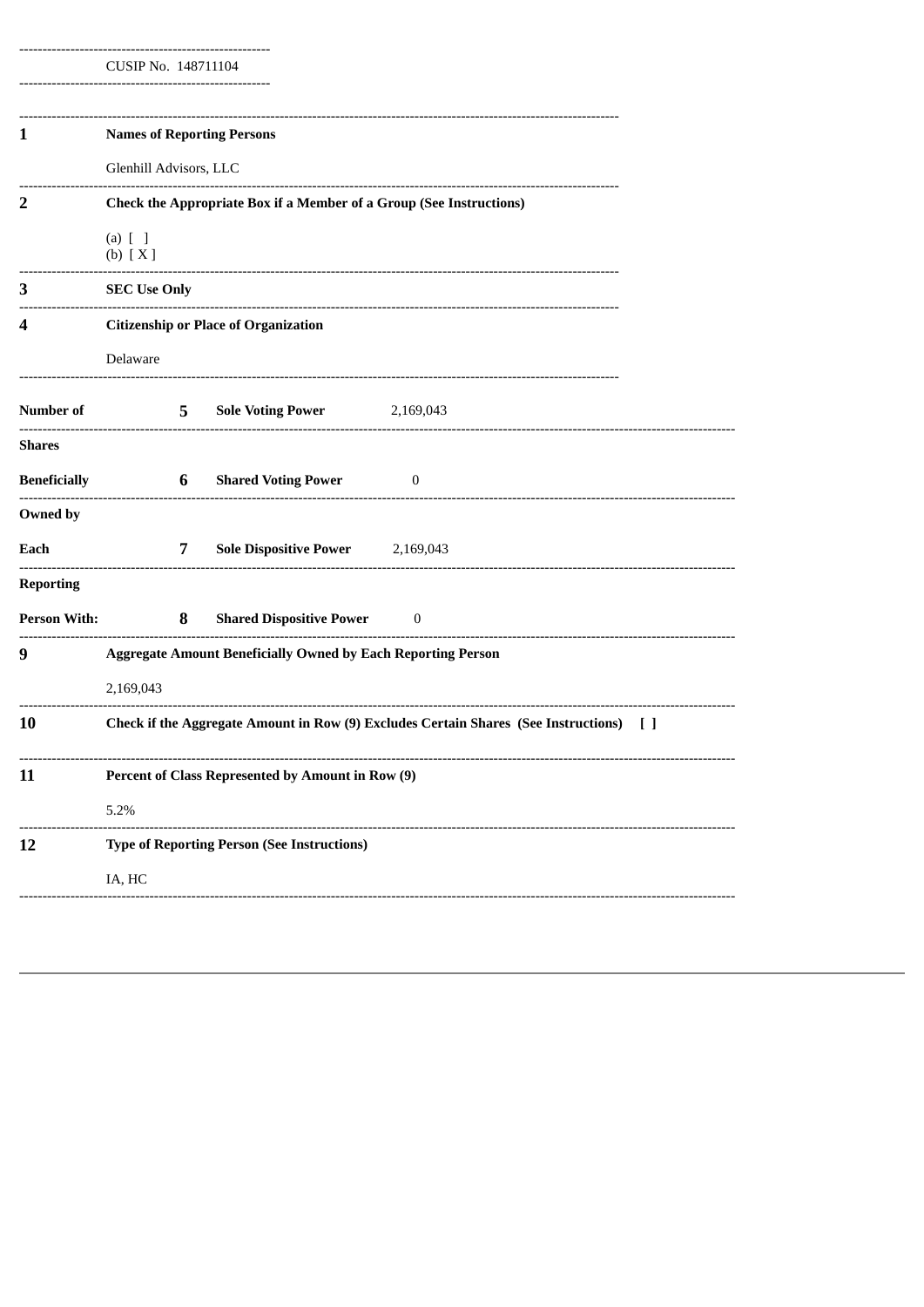CUSIP No. 148711104

| 1                       | <b>Names of Reporting Persons</b>                                                                       |             |                                                                    |          |  |  |  |
|-------------------------|---------------------------------------------------------------------------------------------------------|-------------|--------------------------------------------------------------------|----------|--|--|--|
|                         | Glenn J. Krevlin                                                                                        |             |                                                                    |          |  |  |  |
| $\overline{\mathbf{2}}$ |                                                                                                         |             | Check the Appropriate Box if a Member of a Group(See Instructions) |          |  |  |  |
|                         | $(a)$ $[$ $]$<br>(b) [X]                                                                                |             |                                                                    |          |  |  |  |
| 3                       | <b>SEC Use Only</b>                                                                                     |             |                                                                    |          |  |  |  |
| 4                       | <b>Citizenship or Place of Organization</b>                                                             |             |                                                                    |          |  |  |  |
|                         | <b>United States</b>                                                                                    |             |                                                                    |          |  |  |  |
| <b>Number of</b>        | -------------------------                                                                               | $5^{\circ}$ | Sole Voting Power 2,169,043                                        |          |  |  |  |
| Shares                  |                                                                                                         |             |                                                                    |          |  |  |  |
| Beneficially            |                                                                                                         | 6           | <b>Shared Voting Power</b>                                         | $\bf{0}$ |  |  |  |
| Owned by                |                                                                                                         |             |                                                                    |          |  |  |  |
| Each                    |                                                                                                         | 7           | Sole Dispositive Power 2,169,043                                   |          |  |  |  |
| <b>Reporting</b>        |                                                                                                         |             |                                                                    |          |  |  |  |
| <b>Person With:</b>     |                                                                                                         | 8           | <b>Shared Dispositive Power</b>                                    | $\bf{0}$ |  |  |  |
| 9                       | --------------------------------<br><b>Aggregate Amount Beneficially Owned by Each Reporting Person</b> |             |                                                                    |          |  |  |  |
|                         | 2,169,043                                                                                               |             |                                                                    |          |  |  |  |
| 10                      | Check if the Aggregate Amount in Row (9) Excludes Certain Shares (See Instructions) [ ]                 |             |                                                                    |          |  |  |  |
| 11                      | Percent of Class Represented by Amount in Row (9)                                                       |             |                                                                    |          |  |  |  |
|                         | 5.2%                                                                                                    |             |                                                                    |          |  |  |  |
| 12                      |                                                                                                         |             | <b>Type of Reporting Person (See Instructions)</b>                 |          |  |  |  |
|                         | IN, HC                                                                                                  |             |                                                                    |          |  |  |  |
|                         |                                                                                                         |             |                                                                    |          |  |  |  |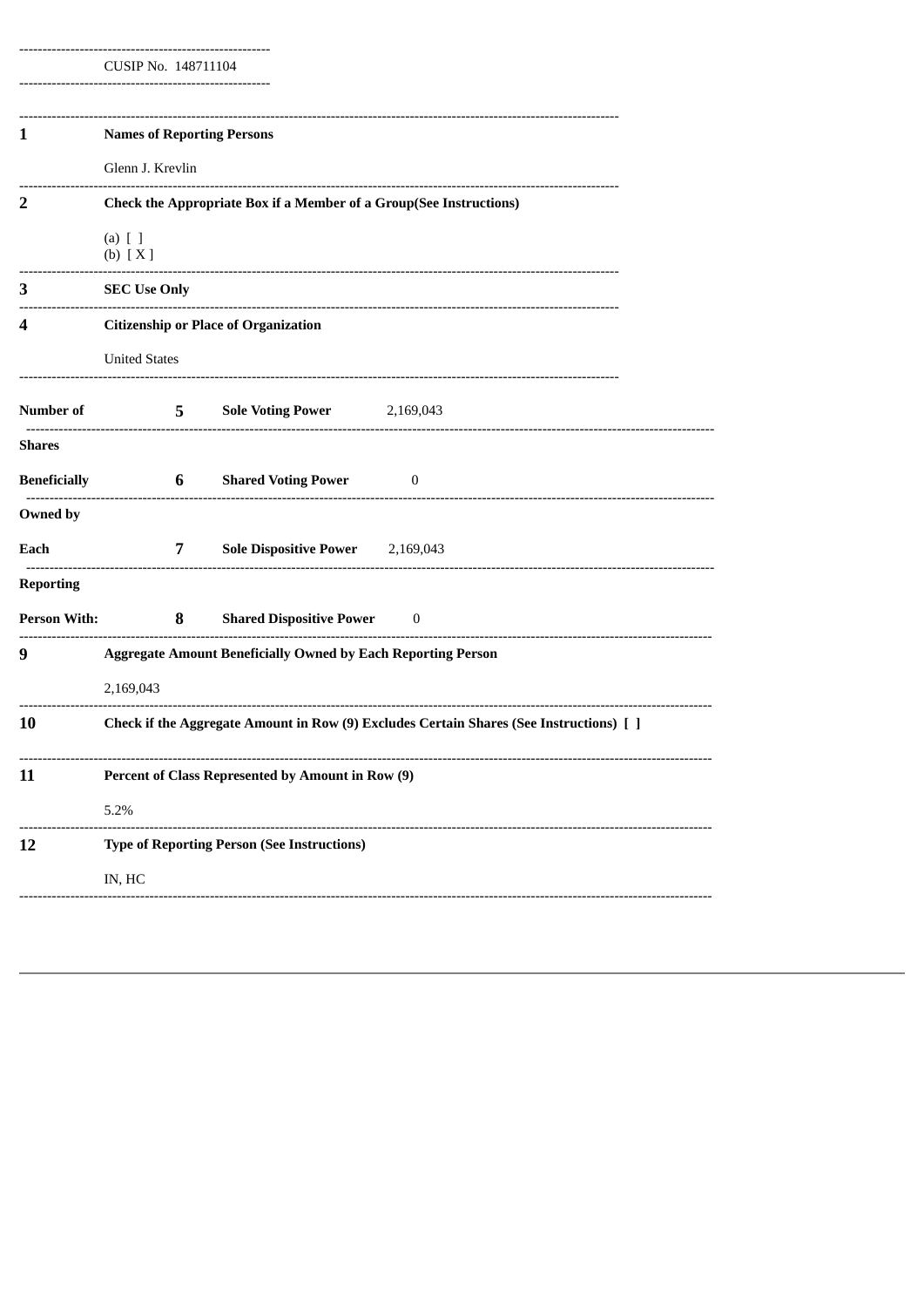| Check the Appropriate Box if a Member of a Group(See Instructions)                      |                                             |                                                          |                                                                                                                                                                                                                                                                                                                      |  |  |  |
|-----------------------------------------------------------------------------------------|---------------------------------------------|----------------------------------------------------------|----------------------------------------------------------------------------------------------------------------------------------------------------------------------------------------------------------------------------------------------------------------------------------------------------------------------|--|--|--|
| $(a)$ $[$ $]$<br>(b) [X]                                                                |                                             |                                                          |                                                                                                                                                                                                                                                                                                                      |  |  |  |
| <b>SEC Use Only</b>                                                                     |                                             |                                                          |                                                                                                                                                                                                                                                                                                                      |  |  |  |
|                                                                                         | <b>Citizenship or Place of Organization</b> |                                                          |                                                                                                                                                                                                                                                                                                                      |  |  |  |
| Delaware                                                                                |                                             |                                                          |                                                                                                                                                                                                                                                                                                                      |  |  |  |
|                                                                                         |                                             |                                                          | $\bf{0}$                                                                                                                                                                                                                                                                                                             |  |  |  |
|                                                                                         |                                             |                                                          |                                                                                                                                                                                                                                                                                                                      |  |  |  |
|                                                                                         |                                             | <b>Shared Voting Power</b> 2,169,043                     |                                                                                                                                                                                                                                                                                                                      |  |  |  |
|                                                                                         |                                             |                                                          |                                                                                                                                                                                                                                                                                                                      |  |  |  |
|                                                                                         |                                             | Sole Dispositive Power 0                                 |                                                                                                                                                                                                                                                                                                                      |  |  |  |
|                                                                                         |                                             |                                                          |                                                                                                                                                                                                                                                                                                                      |  |  |  |
|                                                                                         |                                             |                                                          |                                                                                                                                                                                                                                                                                                                      |  |  |  |
| <b>Aggregate Amount Beneficially Owned by Each Reporting Person</b>                     |                                             |                                                          |                                                                                                                                                                                                                                                                                                                      |  |  |  |
| 2,169,043                                                                               |                                             |                                                          |                                                                                                                                                                                                                                                                                                                      |  |  |  |
| Check if the Aggregate Amount in Row (9) Excludes Certain Shares (See Instructions) [ ] |                                             |                                                          |                                                                                                                                                                                                                                                                                                                      |  |  |  |
|                                                                                         |                                             |                                                          |                                                                                                                                                                                                                                                                                                                      |  |  |  |
| 5.2%                                                                                    |                                             |                                                          |                                                                                                                                                                                                                                                                                                                      |  |  |  |
|                                                                                         |                                             |                                                          |                                                                                                                                                                                                                                                                                                                      |  |  |  |
| IA, HC                                                                                  |                                             |                                                          |                                                                                                                                                                                                                                                                                                                      |  |  |  |
|                                                                                         | -------------------                         | <b>Beneficially</b><br>--------------------------------- | CUSIP No. 148711104<br><b>Names of Reporting Persons</b><br>Glenhill Capital Management, LLC<br><b>5</b> Sole Voting Power<br>$6\degree$<br>7<br><b>Person With:</b> 8 Shared Dispositive Power 2,169,043<br>Percent of Class Represented by Amount in Row (9)<br><b>Type of Reporting Person (See Instructions)</b> |  |  |  |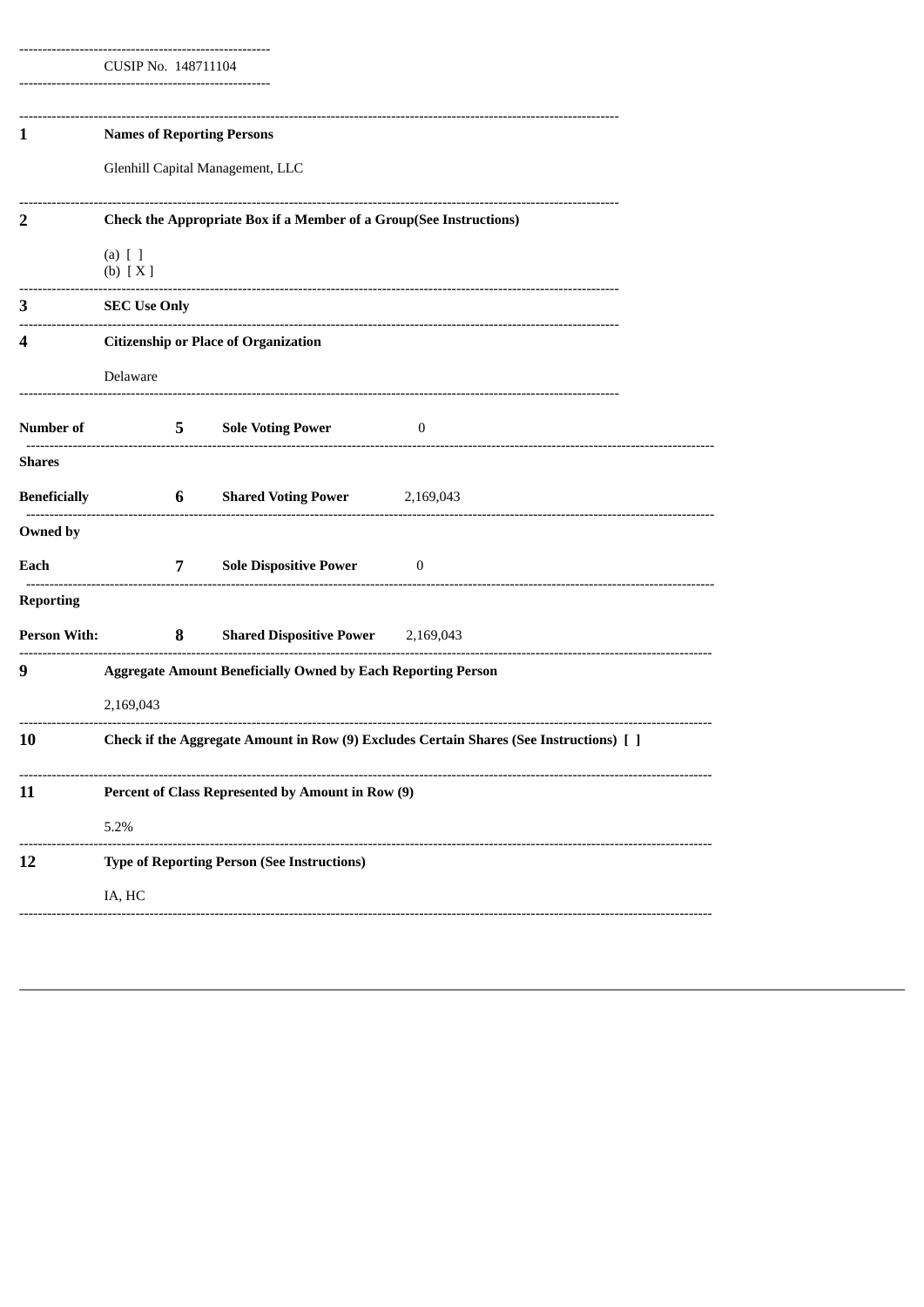| Item $1(a)$ . | <b>Name of Issuer:</b><br>Casual Male Retail Group, Inc.                                                                                                                                                                                                                                                                                                                                                                                                                                                                                                                                                                                                                                                                                         |
|---------------|--------------------------------------------------------------------------------------------------------------------------------------------------------------------------------------------------------------------------------------------------------------------------------------------------------------------------------------------------------------------------------------------------------------------------------------------------------------------------------------------------------------------------------------------------------------------------------------------------------------------------------------------------------------------------------------------------------------------------------------------------|
| Item $1(b)$ . | <b>Address of Issuer's Principal Executive Offices:</b><br>555 Turnpike Street<br>Canton, MA 02021                                                                                                                                                                                                                                                                                                                                                                                                                                                                                                                                                                                                                                               |
| Item $2(a)$ . | <b>Name of Person Filing:</b><br>Glenhill Advisors, LLC, Glenn J. Krevlin and Glenhill Capital Management, LLC.<br>Glenn J. Krevlin is the managing member and control person of Glenhill Advisors, LLC. Glenhill Advisors, LLC is the managing member<br>of Glenhill Capital Management, LLC. Glenhill Capital Management, LLC is the general partner and investment advisor of Glenhill<br>Capital LP, a security holder of the issuer, managing member of Glenhill Concentrated Long Master Fund, LLC, a security holder of the<br>issuer, and sole shareholder of Glenhill Capital Overseas GP, Ltd. Glenhill Capital Overseas GP, Ltd. is general partner of Glenhill Capital<br>Overseas Master Fund, LP, a security holder of the issuer. |
| Item $2(b)$ . | Address of Principal Business Office or, if none, Residence:<br>598 Madison Avenue, 12 <sup>th</sup> Floor<br>New York, NY 10022                                                                                                                                                                                                                                                                                                                                                                                                                                                                                                                                                                                                                 |
| Item $2(c)$ . | Citizenship:<br>See the response(s) to Item 4 on the attached cover page(s).                                                                                                                                                                                                                                                                                                                                                                                                                                                                                                                                                                                                                                                                     |
| Item $2(d)$ . | <b>Title of Class of Securities:</b><br>Common Stock                                                                                                                                                                                                                                                                                                                                                                                                                                                                                                                                                                                                                                                                                             |
| Item $2(e)$ . | <b>CUSIP Number:</b><br>148711104                                                                                                                                                                                                                                                                                                                                                                                                                                                                                                                                                                                                                                                                                                                |
| Item 3.       | If this statement is filed pursuant to $\S$ §240.13d-1(b) or 240.13d-2(b) or (c), check whether the person filing is a:<br>Not Applicable                                                                                                                                                                                                                                                                                                                                                                                                                                                                                                                                                                                                        |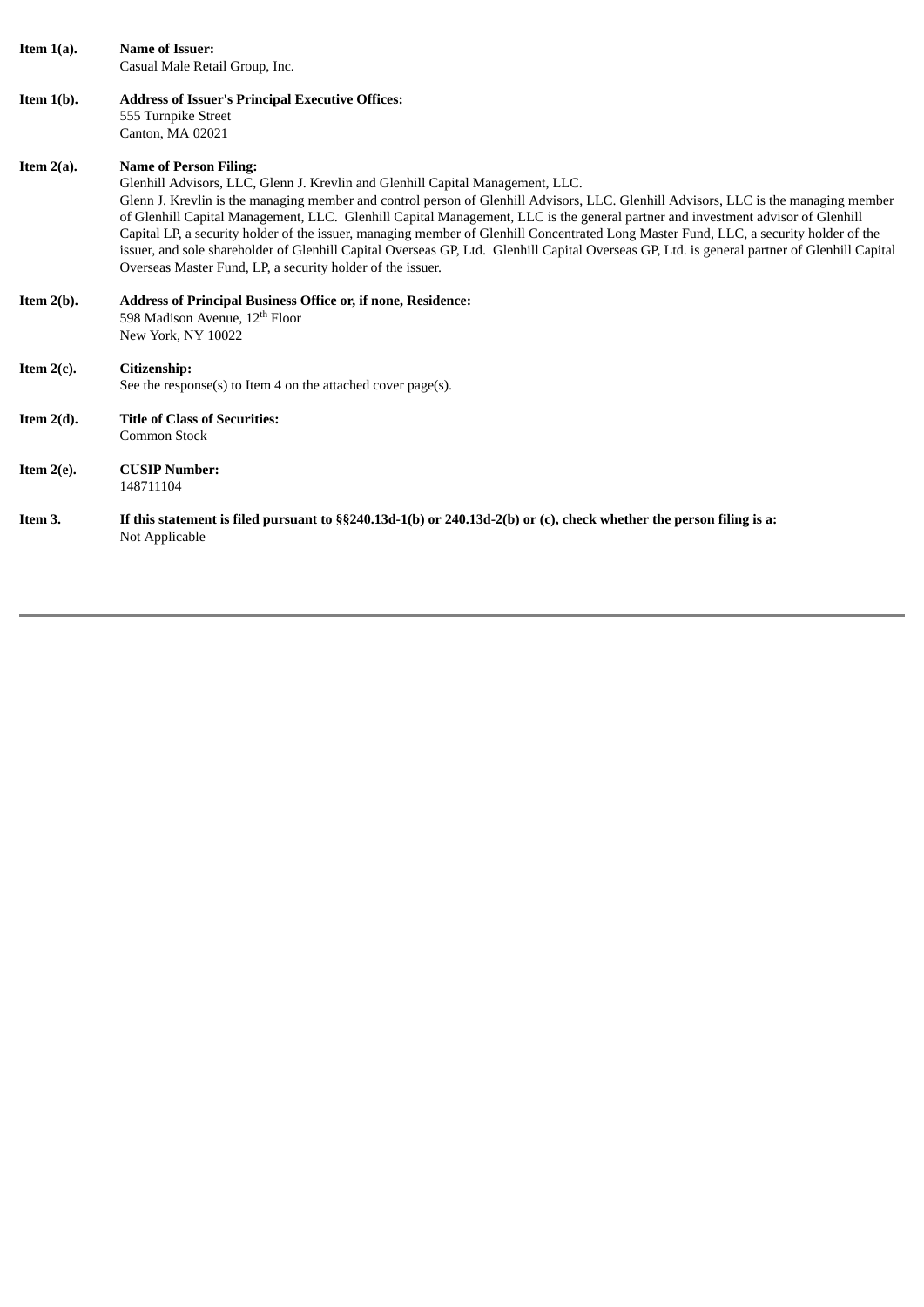#### **Item 4. Ownership.**

Provide the following information regarding the aggregate number and percentage of the class of securities of the issuer identified in Item 1:

#### (a) Amount Beneficially owned: See the response(s) to Item 9 on the attached cover page(s).

#### (b) Percent of Class:

See the response(s) to Item 11 on the attached cover page(s), which was determined by dividing the number of shares beneficially held by the Reporting Person by 41,424,336, the number of shares of common stock issued and outstanding as reported in the Issuer's Form 10-Q filed with the Securities and Exchange Commission on November 21, 2008

- (c) Number of shares as to which the person has:
	- (i) Sole power to vote or to direct the vote: See the response(s) to Item 5 on the attached cover page(s).
	- (ii) Shared power to vote or to direct the vote: See the response(s) to Item 6 on the attached cover page(s).
	- (iii) Sole power to dispose or to direct the disposition of: See the response(s) to Item 7 on the attached cover page(s).
	- (iv) Shared power to dispose or to direct the disposition of: See the response(s) to Item 8 on the attached cover page(s).
- **Item 5. Ownership of Five Percent or Less of a Class.** Not Applicable.
- **Item 6. Ownership of More Than Five Percent on Behalf of Another Person.** Not Applicable.
- Item 7. Identification and Classification of the Subsidiary Which Acquired the Security Being Reported on by the Parent Holding Company **or Control Person.** Not Applicable.
- **Item 8. Identification and Classification of Members of the Group.** Not Applicable.
- **Item 9. Notice of Dissolution of Group.** Not Applicable.

## **Item 10. Certifications.**

By signing below I certify that, to the best of my knowledge and belief, the securities referred to above were not acquired and are not held for the purpose of or with the effect of changing or influencing the control of the issuer of the securities and were not acquired and are not held in connection with or as a participant in any transaction having that purpose or effect.